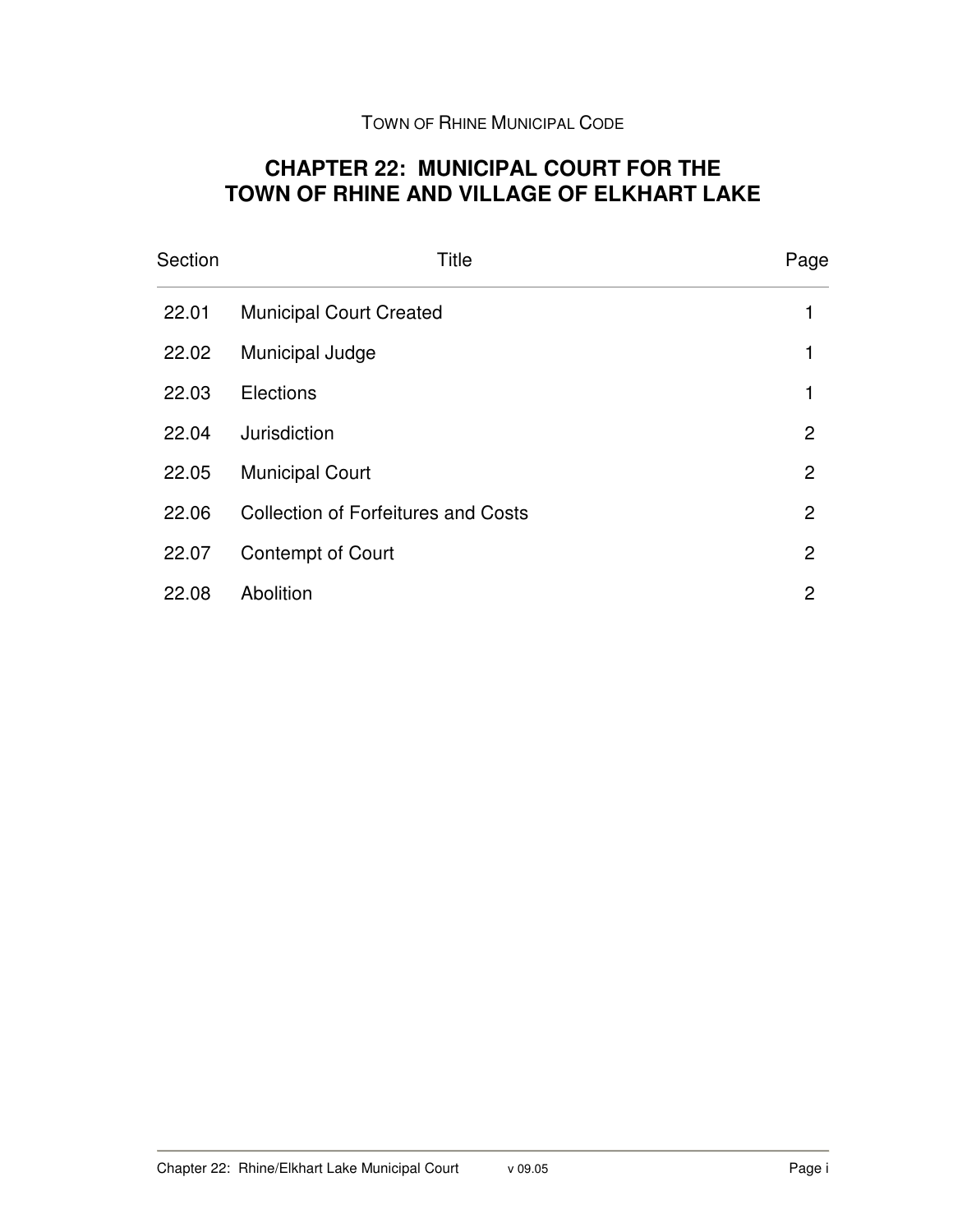This page intentionally left blank.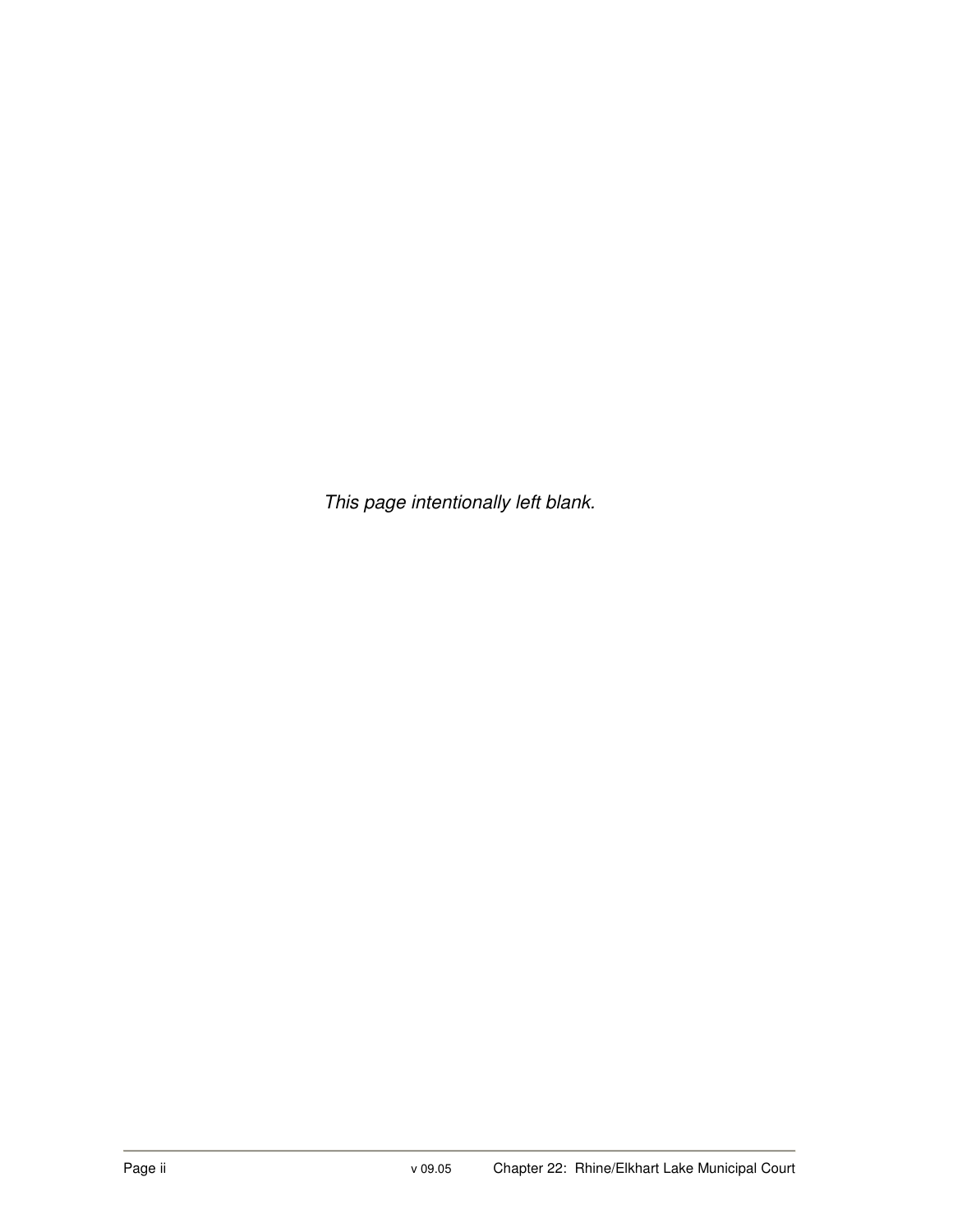# **22.01 MUNICIPAL COURT CREATED**

Pursuant to the authority granted by Wis. Stat. ch. 755, there is hereby created and established a Joint Municipal Court to be designated AMunicipal Court for the Town of Rhine and the Village of Elkhart Lake," said Court to become operative and functional on May 7, 2001.

# **22.02 MUNICIPAL JUDGE**

(1) QUALIFICATIONS. The Joint Court shall be under the jurisdiction of and presided over by a Municipal Judge who shall be an attorney licensed to practice law in Wisconsin and who resides in one of the municipalities that is a party to the agreement forming this Joint Court.

(2) OATH AND BOND. The Judge shall, after election or appointment to fill a vacancy, take and file the official oath as prescribed in Wis. Stat. ' 757.02(1) and at the same time execute and file an official bond in the amount of Twenty-five Thousand Dollars (\$25,000.00). The Judge shall not act until the oath and bond have been filed as required by Wis. Stat. ' 19.01(4)(c) and the requirements of Wis. Stat. ' 755.03(2) have been complied with.

(3) SALARY. The salary of the Municipal Judge shall be fixed by the Village and Town Boards of the municipalities that are parties to the agreement which shall be in lieu of fees and costs. No salary shall be paid for any time during the term during which such Judge has not executed the official bond or official oath, as required by Wis. Stat. ' 755.03 and filed pursuant to Wis. Stat. ' 19.01(40(c). The municipalities may by separate ordinance allocate funds for the administration of the Municipal Court pursuant to Wis. Stat. ' 66.30.

# **22.03 ELECTIONS**

(1) TERM. The Municipal Judge shall be elected at-large in the spring election in even-numbered years for a term of two (2) years commencing on May 1. All candidates for the position of Municipal Judge shall be nominated by nomination papers as provided in Wis. Stat. ' 8.10 and selection at a primary election if such is held as provided in Wis. Stat. ' 8.11. The State Elections Board shall serve as filing officer for the candidates.

(2) ELECTORS. Electors in all municipalities that are parties to the agreement shall vote for Judge.